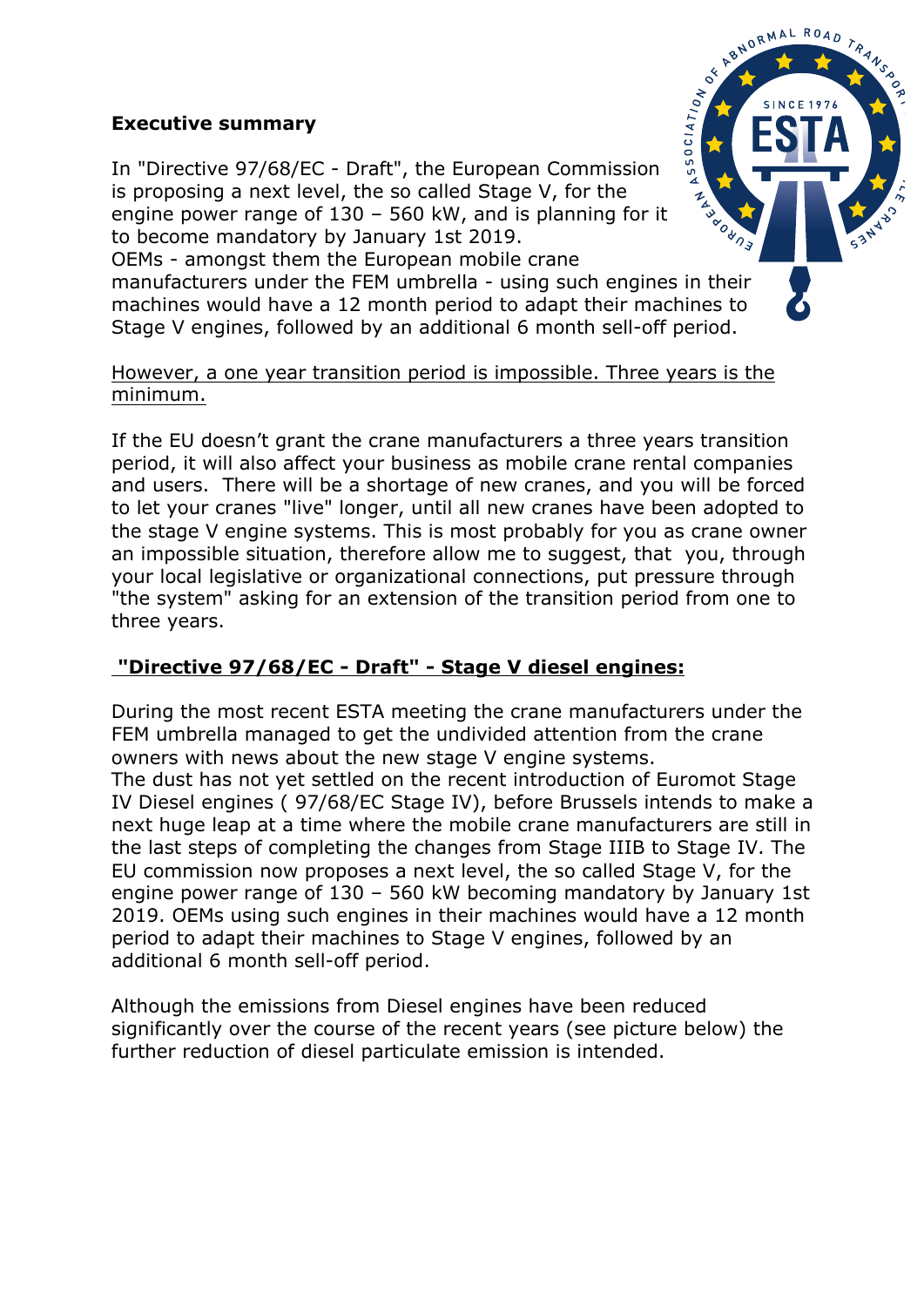

1999 Stage I to 2014 Stage IV /Volvo Construction equipment/

The manufacturers of mobile cranes in Europe organized in the FEM (European Association of Material Handling and Lifting Equipment Manufacturers) have tasked an independent body, The University of Munich, with a study to better understand the details of the impact of the proposed new regulation. Based upon data for AT crane models from OEMs Faun, Liebherr, Manitowoc and Terex the impact study was developed and can be downloaded in full from http://www.femeur.com/index.php/news/en/nid=246/

Up until now the OEMs spent in total 4,5 years to convert 42 AT crane models from Stage IIIA to IIIB and will have spent another 4,3 years to convert 38 AT crane models from Stage IIIB to Stage IV. These conversions employed up to 30% of R&D resources involving the lead engineers, not just only drafters. The conversions consumed investments of approximately 38 m€ (to Stage IIIB) and 57 m€ (to Stage IV.

Crane buyers may ask themselves why it requires such a huge effort in time and money  $-$  simply because it is not a 1:1 exchange. The engines get bigger and heavier and the additional equipment such as catalyst and specific exhaust systems turn the Diesel engine into an engine system. The possibilities to adapt such an engine system to the needs of a specific crane model are very limited, so the crane must be adapted to the engine system instead! In other words – changing the engine system requires changes in the engine bay to create room for the installation and requires changes to cope with changes in weight and center of gravity. This will start on the engine bay, e.g. the steelworks, but it may require significant changes to carrier, superstructure and even boom to re-balance the crane and its transport weights. For AT cranes it requires keeping the axle load limitations by design changes to enable homologation of the machine for travel on public roads. In other words, the changes on the mobile crane have to be re-homologated as the former permits are not valid anymore with the changes made.

*The results for the crane buyers are more complex and more costly*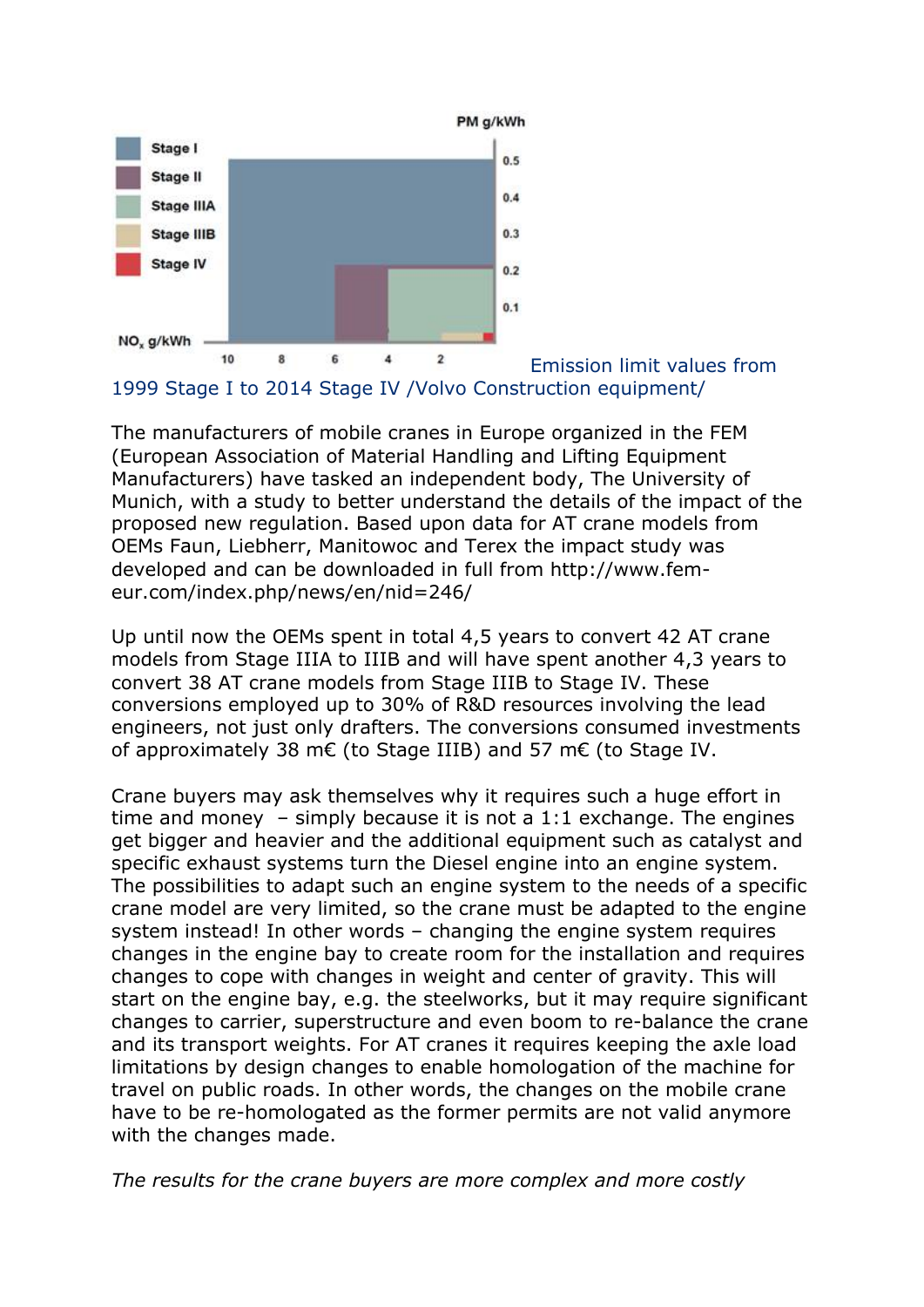*products, requiring fuel of a higher quality, requiring additives, technical issues with the new models when introduced, and , for the crane buyers most importantly - delays of deliveries.*

Furthermore the world is now divided into regulated and non-regulated markets, which has significant impact to the freedom of movement of larger mobile cranes and impacts the residual value of the products as well. How would you sell a Stage IV model into a non-regulated market with fuel quality for a Stage IIIA engine?

By analyzing previous conversions the study from University of Munich demonstrates, that the proposed transition period of only one year for the conversion from Stage IV to Stage V cannot be matched – keeping in mind that the previous conversions with similar complexity exceeded 4 years.

Comparing the proposed short transition period of 1 year with an more acceptable period of 3 years, which the OEMs see as reasonable, it is demonstrated in the study , that the current proposal even increases the emissions for a period of approximately 5 years. This is why: If the OEMs need 3 years to convert, but get only 1 year, *the users will be forced to continue the use of older equipment being already on the market. After the transition period even the Stage IV engine cannot be placed on the market anymore but equipment already put onto the market can be used – older mobile cranes enjoy a grandfathering, or in other words: In many countries crane owners will be forced to let their old cranes undergo costly owerhauls, so crane owners better start planning for this situation.*

The crane manufacturers must consider and find solutions how to manage production capacities and employees *when for a period of time 2/3rds of the products cannot legally be sold in Europe!*

Crane owners should keep in mind, that the introduction of Stage V will create 3 "worlds", that is:

- a non-regulated market (Stage IIIA),
- a regulated market EU (Stage V) and
- as far as can be seen a regulated market maintaining Stage IV (e.g. in this case Tier 4f in the US).

*The consequences for movement of large mobile cranes when being used is unclear, but the consequences for the residual value after several years of service will most probably be significant.*

To add insult to injury, the study shows further, that with the current Stage IV engines, the particle emission from tyre wear is of the same magnitude as Diesel engine particle emissions! Particles from tyre wear and brake lining abrasion will become the dominant source of particle emission in the future.